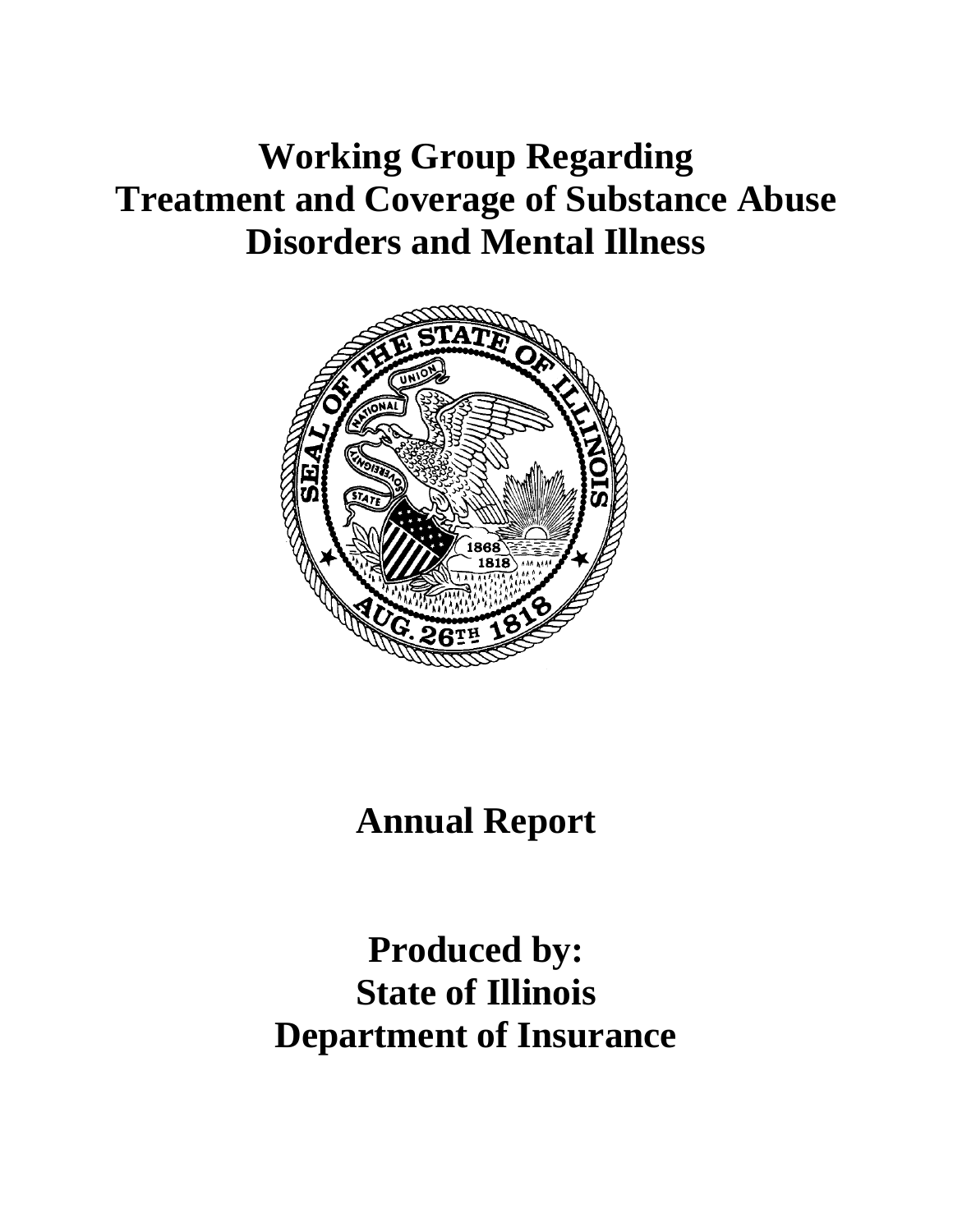



**JB Pritzker Governor**

**ROBERT MURIEL Director**

September 15, 2020

To the Honorable Members of the General Assembly:

The Department of Insurance (DOI) is pleased to submit its Annual Report of the Working Group Regarding Treatment and Coverage of Substance Abuse Disorders and Mental Illness as required by The Heroin Crisis Act (Public Act 99-0480) and specifically pursuant to 215 ILCS 5/370c.1(h)(2).

215 ILCS 5/370c.1(h)(2) requires the DOI, in coordination with the Department of Human Services and the Department of Healthcare and Family Services, to convene a working group of health care insurance carriers, mental health advocacy groups, substance abuse patient advocacy groups, and mental health physician groups for the purpose of discussing issues related to the treatment and coverage of substance abuse disorders and mental illness. 215 ILCS 5/370c.1(h)(2) required the Working Group to meet once before January 1, 2016, and semiannually thereafter.

The attached Annual Report to the General Assembly includes a list of the health care insurance carriers, mental health advocacy groups, substance abuse patient advocacy groups, and mental health physician groups that participated in the Working Group meetings, details on the issues and topics covered, and legislative recommendations as required by statute.

Respectfully Submitted,

Robert H. Muriel Director of Insurance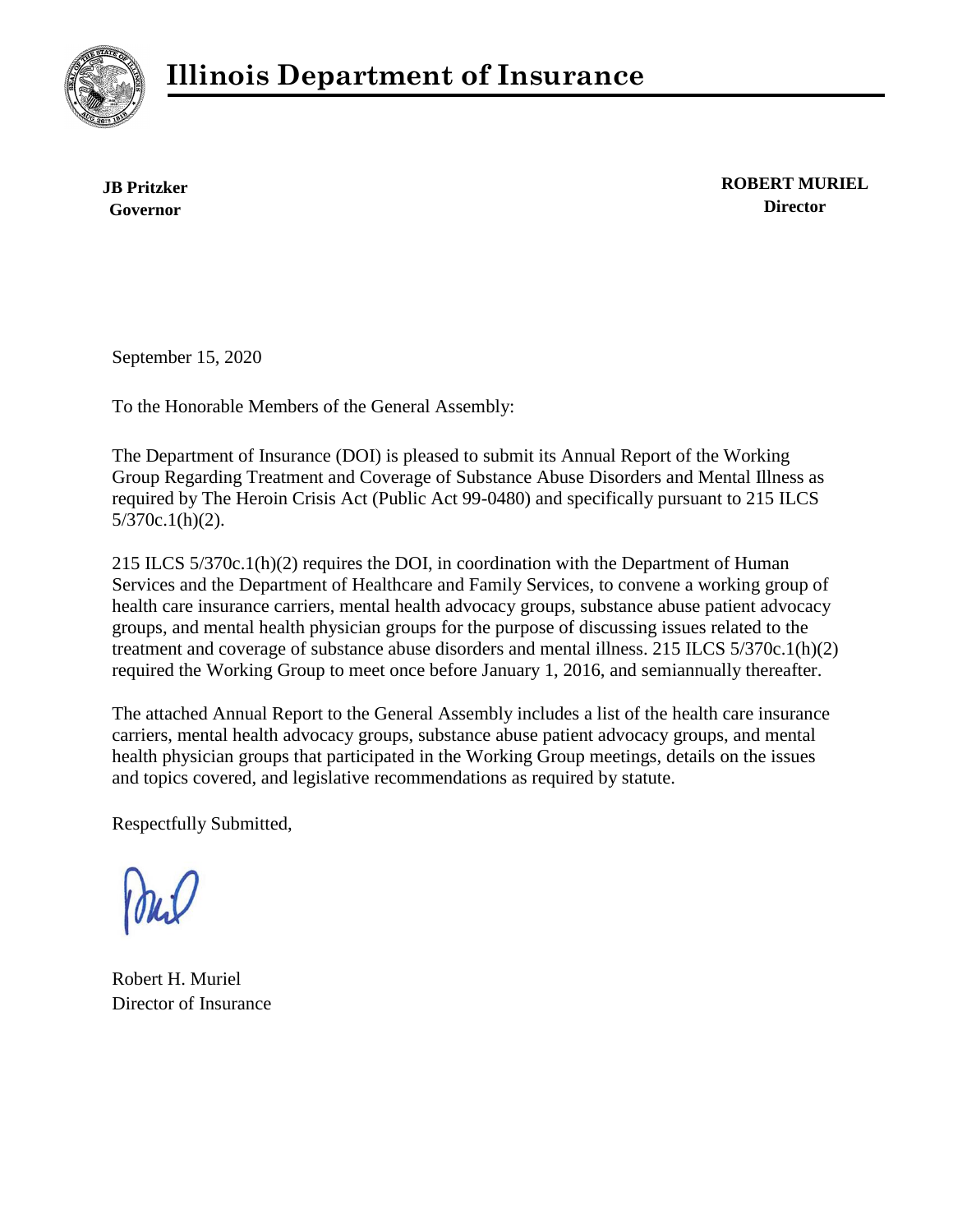# **Table of Contents**

| Working Group Regarding Treatment and Coverage of Substance Use Disorders and Mental Illness |  |
|----------------------------------------------------------------------------------------------|--|
|                                                                                              |  |
|                                                                                              |  |
|                                                                                              |  |
|                                                                                              |  |
|                                                                                              |  |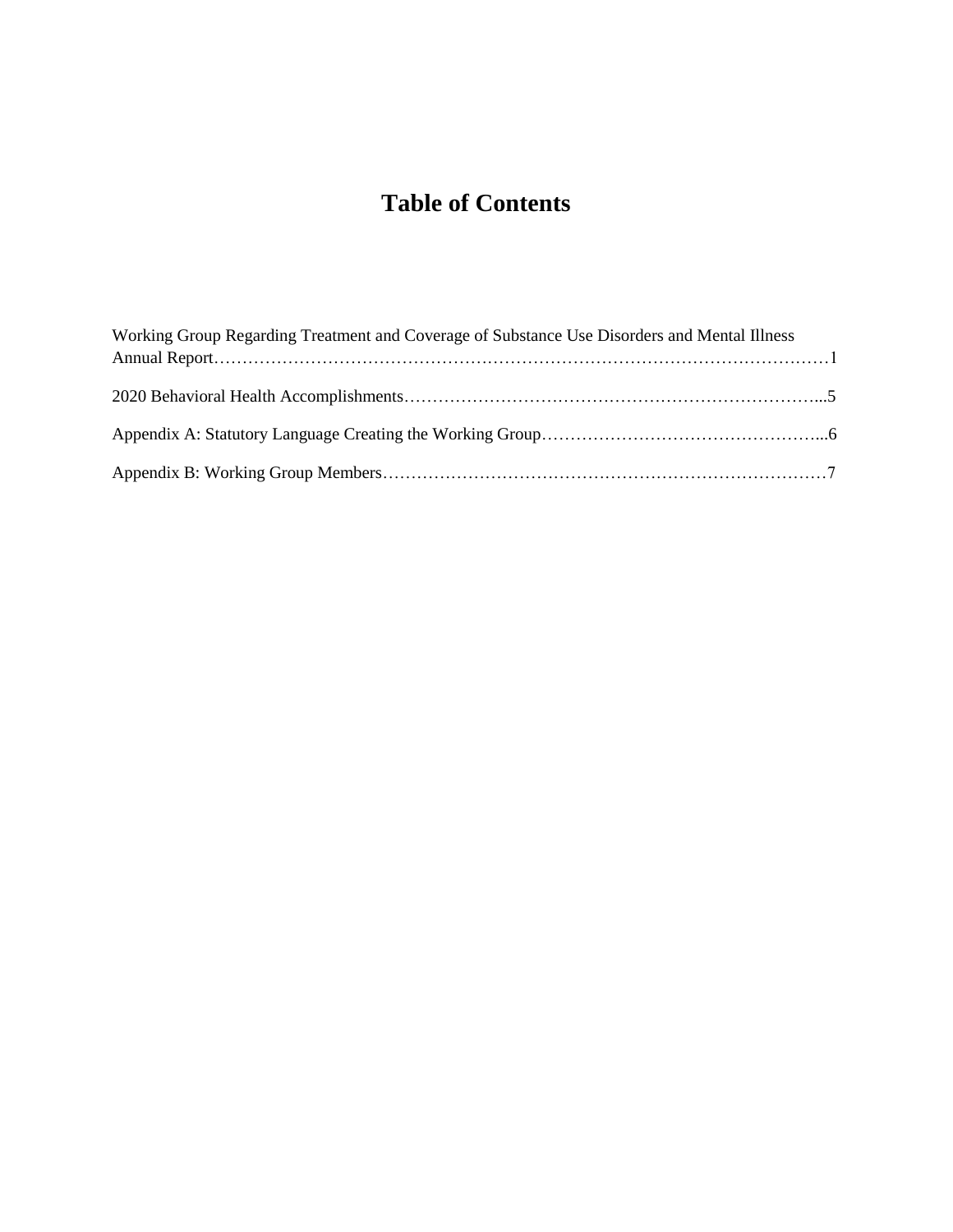# **Working Group Regarding Treatment and Coverage of Substance Abuse Disorders and Mental Illness Annual Report**

In 2015, Public Act 99‐0480 (The Heroin Crisis Act) created a Working Group with the stated purpose of discussing issues related to the treatment and coverage of substance abuse disorders and mental illness. The specific statutory language that established the Working Group can be found in Appendix A.

The Illinois Department of Insurance (DOI) manages the oversight of and provides staff support for the Working Group in coordination with the Department of Human Services (DHS), the Department of Healthcare and Family Services (HFS) and the Department of Public Health (DPH). The Working Group meets in accordance with the Illinois Open Meetings Act. Meeting Agendas and Approved Minutes are available on the DOI website.

DOI's ultimate goal for the Working Group is to learn what type of education is still needed and to accurately determine where to devote resources. Working Group meeting participants are encouraged to use the DOI for assistance, to convene meetings and have conversations.

#### **Working Group Participants**

- Health care insurance carriers
- Mental health advocacy groups
- Substance abuse patient advocacy groups
- Mental health and substance use disorder treatment providers
- Representatives from relevant state regulatory and human service agencies

#### **Working Group meetings covered in this 2020 Annual Report**

- March 11, 2020 from 1:30 p.m. to 3:00 p.m. CT
- July 15, 2020 from 1:30 p.m. to 3:00 p.m. CT

#### **Meeting Locations**

The March 11, 2020 meeting was held at the Video Conference Room of the State of Illinois, Department of Insurance Office, 320 W. Washington St., 4<sup>th</sup> Floor, Springfield, Illinois 62767, and the Video Conference Room of the State of Illinois, Department of Insurance, 122 S. Michigan Ave.,  $19<sup>th</sup>$  floor, Chicago, IL 60603. The July 15, 2020 meeting was held via WebEx conference call due to the COVID-19 Pandemic.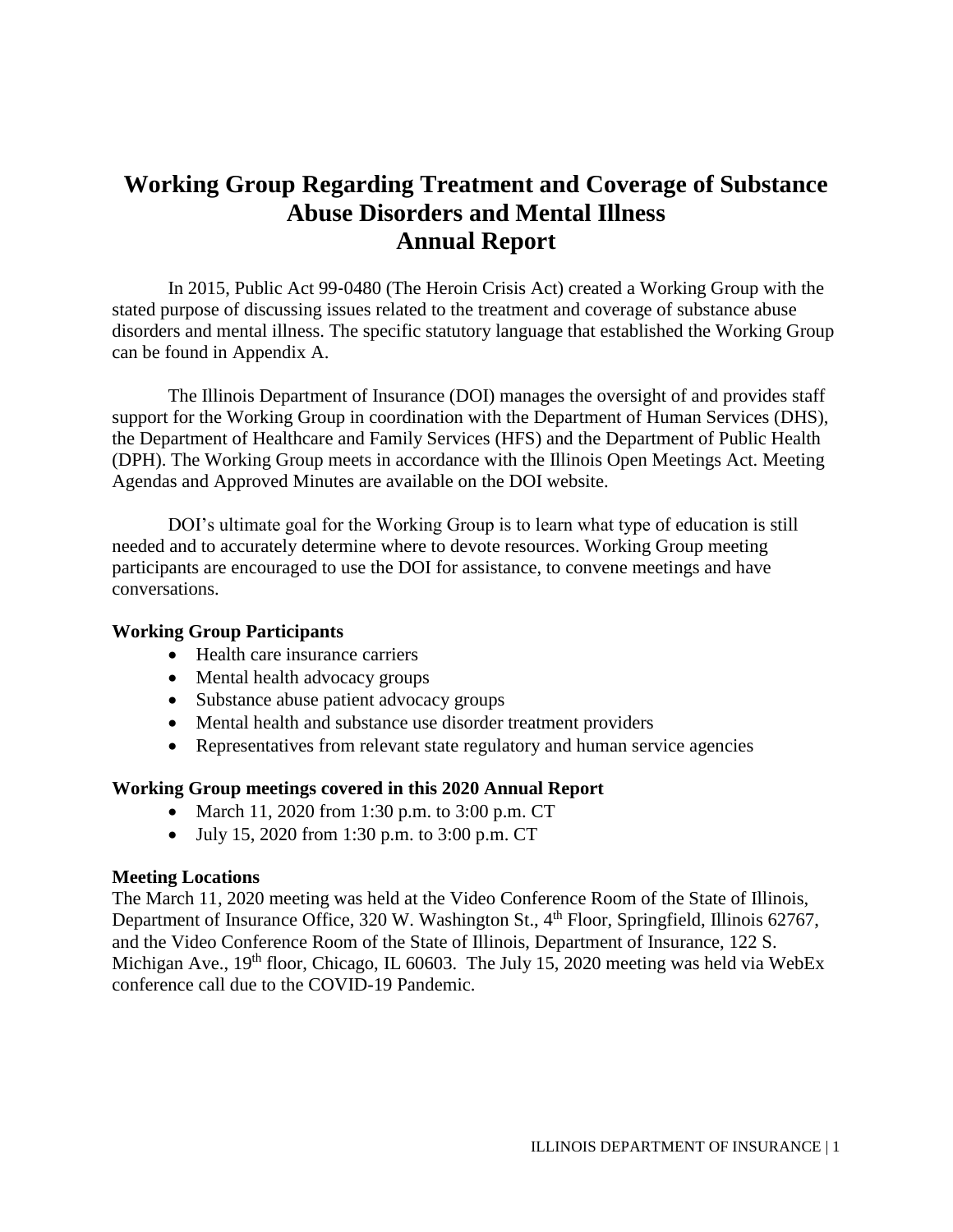# **March 11, 2020 Meeting**

The March 11, 2020 meeting focused on various tasks conducted by DOI. The following issues and topics were covered.

*2019 ACA Open Enrollment Overview.* The Get Covered Illinois team within the Department of Insurance presented a 2019 ACA Open Enrollment Overview. The presentation included enrollment statistics as well as outreach initiatives on behalf of DOI.

*Committee Testimony and Grant Extension Work.* DOI provided feedback on testimony to the Senate Opioid Abatement Committee regarding DOI's work around Benchmark Plan changes. In 2018, DOI obtained approval from CMS for 5 critical changes to the Illinois Essential Health Benefit (EHB) Benchmark Plan to address opioid use disorder treatment.

Beginning in 2020, private health insurance companies offering plans on the individual and small group markets have been required to limit opioid prescriptions for acute pain and cover alternative therapies for pain. Illinois was the only state to change its EHB Benchmark Plan in time for the 2020 plan year.

The new plan:

- i. allows alternative therapies for pain,
- ii. limits opioid prescriptions for acute pain,
- iii. removes barriers to obtaining buprenorphine products for medically assisted treatment (MAT) of opioid use disorder
- iv. covers prescriptions for at least one intranasal spray opioid reversal agent when initial prescriptions of opioids are dosages of 50MME or higher, and
- v. covers tele-psychiatry care by both a prescriber and a licensed therapist.

DOI received an extension for federal grant funding to track the success of these Benchmark Plan changes. Utilizing funding to track 2020 Benchmark Plan changes would provide critical metrics and information that may be used to measure both success and future opportunities. Collected data can provide DOI with metrics at a state level, as well as different geographical areas. However, it is important to note that metrics will not be measurable in the short term as the benchmark changes to the impacted plans did not go into effect until Jan 1, 2020.

*Interagency Work.* Members expressed the importance of having all agencies at the table in order to effectively come up with solutions to ensure mental health parity. DOI reached out to HFS and DHS before the second meeting of 2020 to ask the other agencies to participate in future meetings. Members discussed the need for an interagency portal where one person can go to cite a parity violation. Members expressed that violations are currently too confusing for the consumer.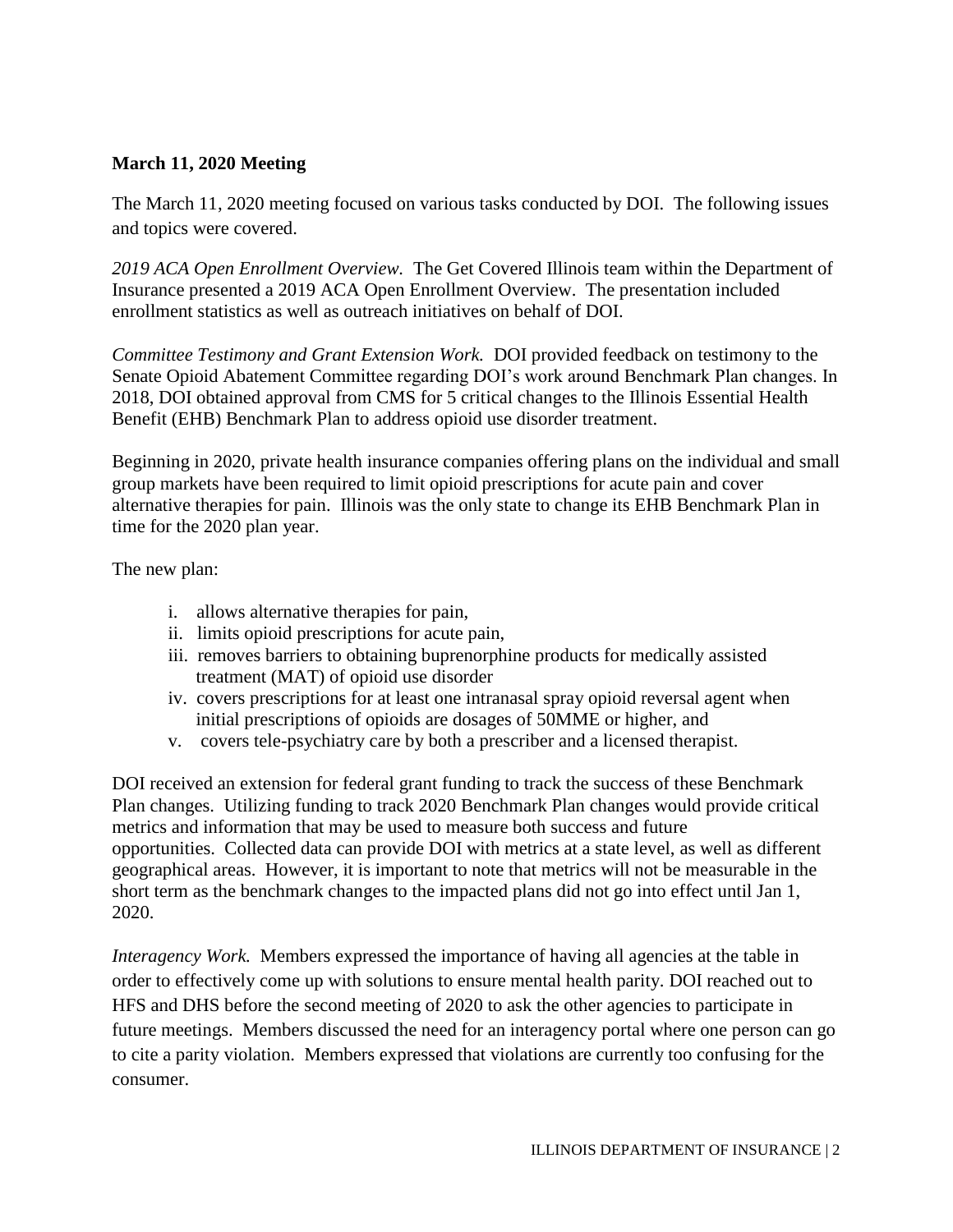*Status on the Mental Health Parity Working Group.* Members inquired on the status of the standardized reporting format and work of the mental health parity data workgroup created by 215 ILCS 5/370c.1(j). The 2020 mental health parity working group first convened on February 28, 2020. The group discussed researching different state templates for collecting parity data. The group members committed to researching and analyzing the New York and Pennsylvania templates on behalf of their organizations.

*Legislation simplifying consumer plans.* The working group discussed legislation that would mandate insurance companies regulated by DOI to print what type of plan the consumer has on the back of their insurance card. The working group expressed that this would help regulators, consumers, and providers when navigating plan benefits. The working group committed to researching various legislative measures that accomplish the objective.

# **July 15, 2020 Meeting**

The July 15, 2020 meeting focused on various reports from DHS, HFS, and DOI. The following issues and topics were covered.

*DHS's SUPR Program.* DHS provided the group with a SUPR Program overview. DHS explained that there is a large ad campaign for opioid prevention. DHS mentioned that there are some counties in Illinois that still do not have a provider that can prescribe buprenorphine. DHS also explained that there has been an increased use in opioids due to the COVID-19 Pandemic. For the drug naloxone, DHS funds programs that train first responders to distribute the drug. COVID-19 has taught us a lot about keeping inventory of health products. IDPH must gather ventilators available and track them. It occurred to the group that they did not know what resources existed for substance use disorder systems. The State's 2021 Opioid Action Plan has a plan to develop a statewide website for opioids which is under development. DHS staff explained to working group members that the SUPR helpline would usually cover individuals and get said individuals to a provider, regardless of insurance. There is a monthly report on the DHS website that exports this data for the helpline. DHS explained that many calls to the helpline are regarding alcohol, which is not a substance covered under grant funding.

*Benchmark Plan Changes and Grant Funding.* DOI reported that the agency provided testimony to the Senate Opioid Abatement Committee regarding its work with Benchmark Plan changes. In 2018, the Department obtained approval from the federal Centers for Medicare and Medicaid Services for five critical changes to the Illinois EHB Benchmark Plan to address opioid use disorder treatment. Illinois was the only state to change its EHB Benchmark Plan in time for the 2020 plan year. DOI followed up from the previous meeting to report that the agency had been granted an extension in funding for the purpose of collecting data in order to analyze the effectiveness of the benchmark plan changes. The DOI team is in the process of creating modeling and metrics points to track the benchmark changes. DOI is working closely with State Health and Value Strategies, a program of the Robert Wood Johnson Foundation housed at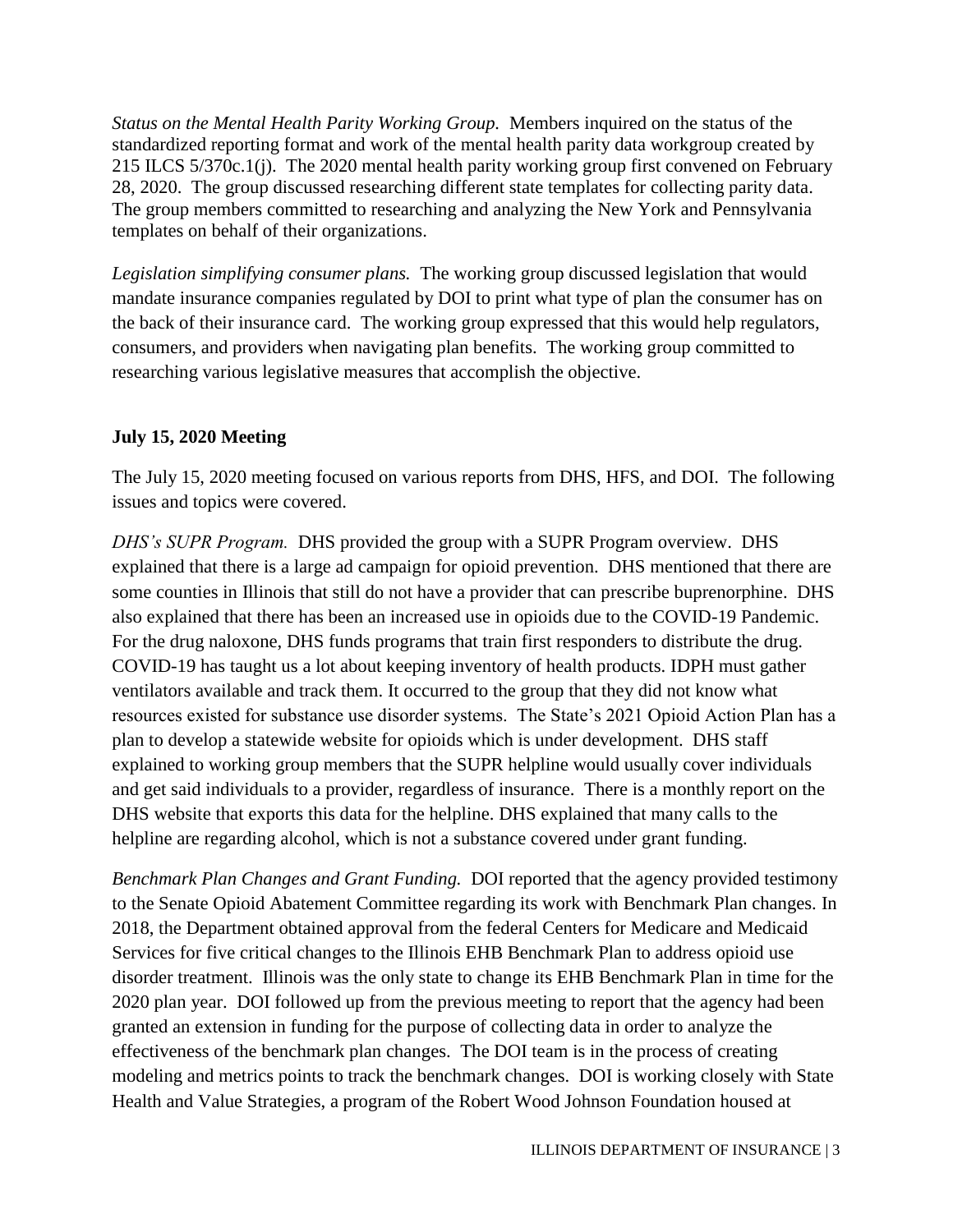Princeton University, to assist us in the request for proposal process and writing out plans. DOI stated that the agency is incredibly grateful to have their assistance in these efforts.

*Mental Health Parity Working Group Status.* DOI reported that the 2020 mental health parity working group first convened on February 28, 2020. Since this time, there have been cancelled meetings due to the global pandemic COVID-19. On June 9, 2020, DOI released supplemental meeting dates. The first supplemental meeting was held on June 26, 2020. The group decided that all members were to give their comments on the New York and Pennsylvania reporting formats no later than July 10, 2020. The next meeting was held July 17, 2020 at 11:00a.m. - 12:00p.m.

*Market Conduct and Targeted Mental Health Parity Examinations.* DOI reported that it had successfully closed the five market conduct targeted mental health parity examinations on the following health insurance issuers: Celtic Insurance Company, Cigna HealthCare of Illinois, Cigna Health and Life Insurance Company, Health Care Services Corporation, and three entities within UnitedHealth Group. All examinations have been finalized and posted publicly to the website. Examination periods spanned the time frame between 2016 and 2018 and included findings relating to non-compliance with medical necessity guidelines as outlined by the American Society of Addiction Medicine, step therapy for "Depression Diagnosis Only" patients, and prior authorizations on buprenorphine-containing medications. In total, the Department was able to bring in more than \$2 million for the Parity Advancement Fund. DOI referred members to the Department's website to review these reports in more detail.

*Consumer Opioid Outreach.* DOI reported that between November 2019 and January 30, 2020, Get Covered Illinois created digital advertisements, radio advertisements, and television advertisements placed statewide to highlight consumer's mental health parity rights under the law and how DOI is here to support consumers in seeking relief if their rights have been violated. The radio spots were both in English and in Spanish. DOI reported that no consumer toolkits have been distributed to the public in 2020. Get Covered Illinois will insert the one-page disclaimer, pending final approval, into the toolkits until new toolkits can be printed.

*Telehealth*. Members asked if the Department had any knowledge on insurance plans rolling back telehealth services on July 31, 2020. DOI staff had conversations with industry regarding rolling back telehealth and confirmed that the information was inaccurate. Plans had expressed to DOI that carriers would extend the current accommodations until the end of the year.

# **Legislative Recommendations and Considerations**

The working group did not finalize any specific legislative recommendations during the 2020 meetings. The working group is currently researching and analyzing the validity and effectiveness of requiring all insurance companies regulated by DOI to place a marker on all insurance cards in order to assist consumers, providers, and regulators with specific plan-based questions, concerns, and complaints.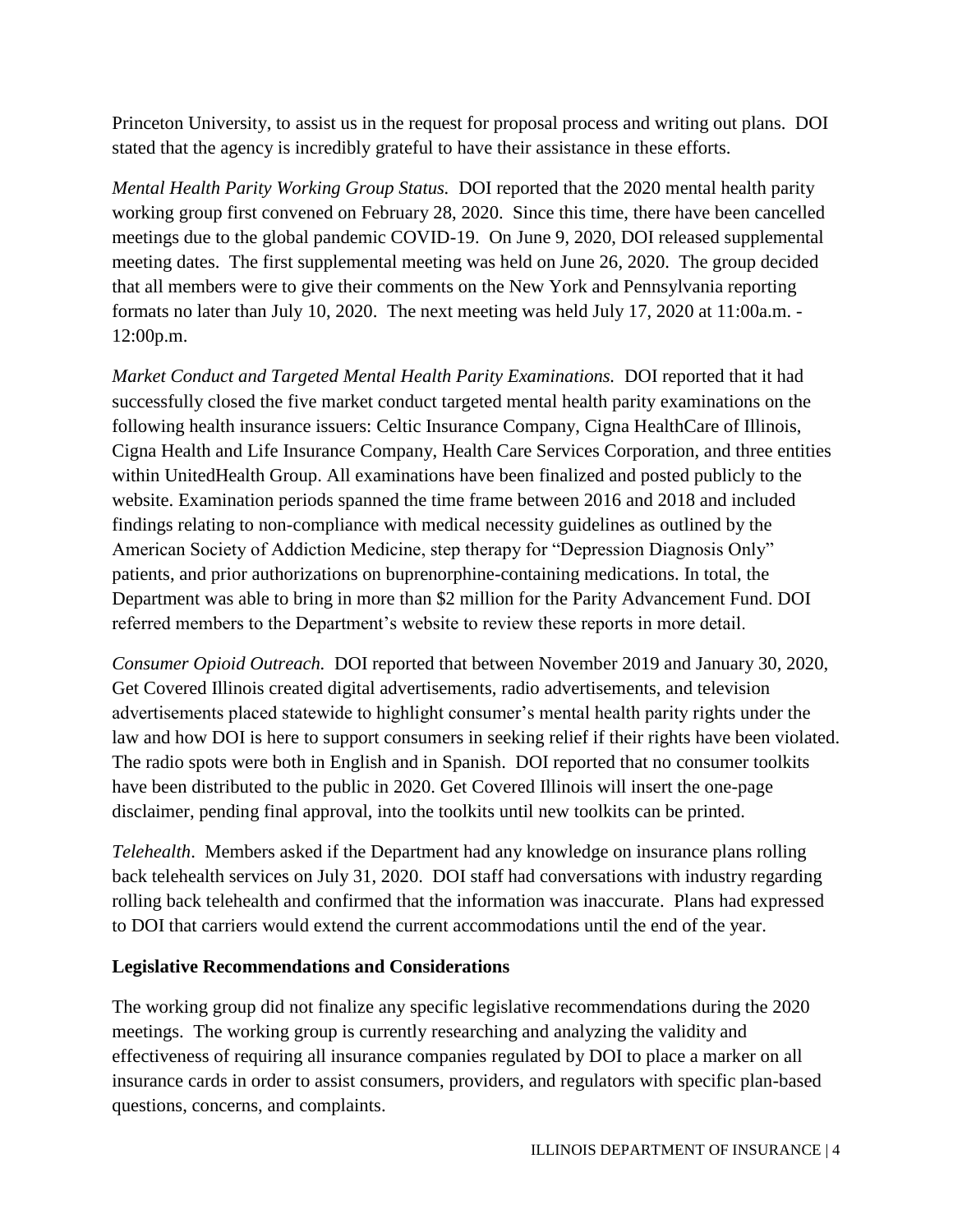### **2020 Behavioral Health Accomplishments**

#### **Market Conduct Examinations**

Since 2019, DOI has completed five market conduct examinations evaluating compliance with MH/SUD coverage and parity laws for the following companies:

- o CIGNA Healthcare of Illinois
- o UnitedHealth Group, specifically:
	- UnitedHealthcare Insurance Company
	- UnitedHealthcare of Illinois
	- UnitedHealthcare Insurance Company of the River Valley
- o CIGNA Health and Life Insurance Company
- o Health Care Service Corporation
- o Celtic Insurance Company

Each market conduct examination in which the DOI has found violations of law has resulted in a stipulation and consent order requiring the company to correct all activities where violations were found, pay a civil forfeiture, and provide proof of compliance to the DOI. The orders and the final reports are posted publicly on the DOI website. The following is a summary of findings by company for the recent round of examinations:

- CIGNA HealthCare of Illinois paid \$582,000 for violations including failing to use medical necessity guidelines from the American Society of Addiction Medicine (ASAM) as required by statute, and for not allowing providers to request an exception to the company's step therapy requirement for prescriptions.
	- Total Number of Finable Violations: 6
	- Signed Order:  $4/29/2020$
- UnitedHealth Group paid \$550,000 for violations including failing to use ASAM guidelines, requiring prior authorization from the company before a provider could prescribe the patient buprenorphine to help fight a substance use disorder, and requiring prior authorization for certain ADHD medications.
	- Total Number of Finable Violations: 10
	- Signed Order: 7/10/2020
- CIGNA Health and Life Insurance Company paid \$418,000 for violations including failing to use ASAM guidelines and imposing step therapy for a class of drugs only when used to treat depression.
	- Total Number of Finable Violations: 5
	- Signed Order:  $4/29/2020$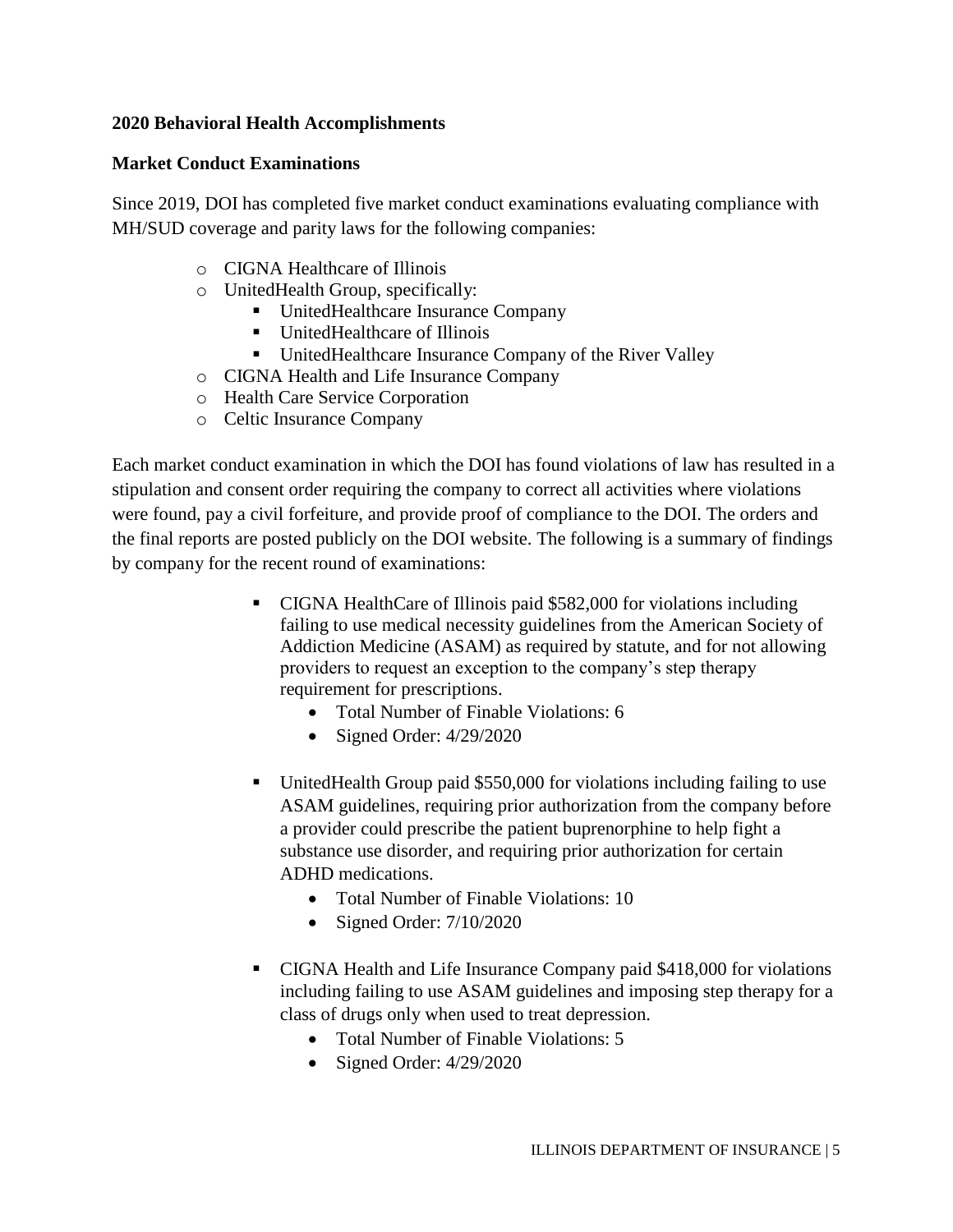- HCSC paid \$325,000 for violations including requiring prior authorization from the company before a provider could prescribe the patient buprenorphine to help fight a substance use disorder.
	- Total Number of Finable Violations: 2
	- Signed Order: 3/20/2020
- Celtic paid \$208,000 for violations including failing to perform proper internal testing to confirm that all plans are in parity.
	- Total Number of Finable Violations: 5
	- Signed Order:  $1/17/2019$

# **Educational Actions**

- The Access to Care and Treatment Parity Outreach and Education Program conducted face-to-face meetings with citizens, delivered formal presentations, provided printed materials, and offered one-on-one guidance to educate citizens on obtaining coverage and parity. This includes education on consumers' rights and responsibilities, and whom to contact at DOI when they need assistance navigating insurance or filing a complaint when their rights have been violated.
- Between November 2019 and January 2020, Get Covered Illinois created digital advertisements, radio advertisements, and television advertisements placed statewide to highlight consumer's mental health parity rights under the law and how the DOI is here to support them in seeking relief if their rights have been violated. The radio spots were both in English and in Spanish.
- Through the creation of printed material completed, DOI was able to better to educate the public on what their rights are under the law. A multi-fold "palm card" was printed and distributed. This card helped educate the public on key insurance terms, provided guidance on their primary care physical, and outlined all essential health benefits. The palm card was printed in clear language that states to the consumer how their parity rights may be violated and how they can seek relief through the DOI if they suspect their rights are being violated.

# **Statutory Language Creating the Working Group**

# **Appendix A**

# **215 ILCS 5/370c.1(h)(2)**

The Department, in coordination with the Department of Human Services and the Department of Healthcare and Family Services, shall convene a working group of health care insurance carriers, mental health advocacy groups, substance abuse patient advocacy groups, and mental health physician groups for the purpose of discussing issues related to the treatment and coverage of substance abuse disorders and mental illness. The working group shall meet once before January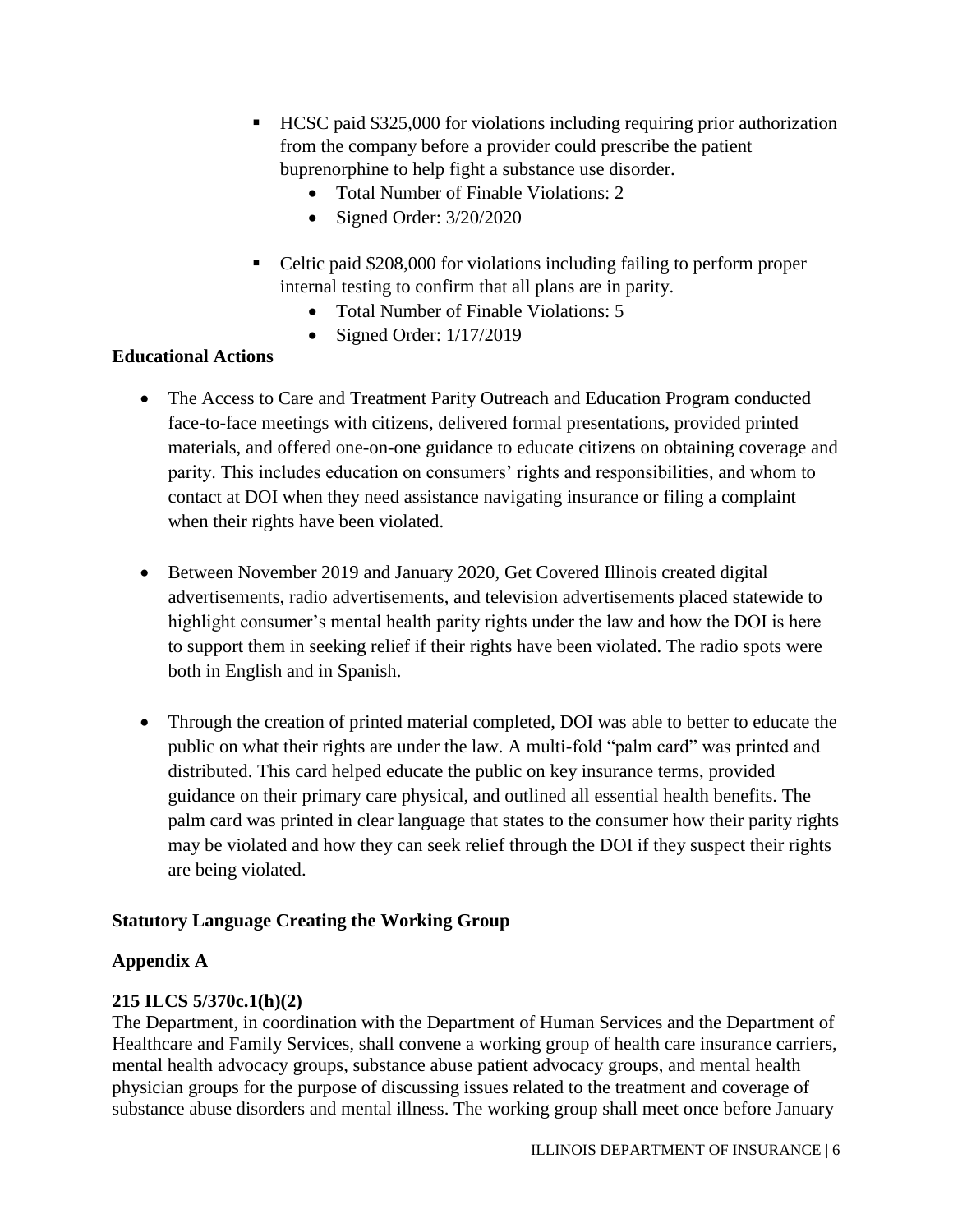1, 2016 and shall meet semiannually thereafter. The Department shall issue an annual report to the General Assembly that includes a list of the health care insurance carriers, mental health advocacy groups, substance abuse patient advocacy groups, and mental health physician groups that participated in the working group meetings, details on the issues and topics covered, and any legislative recommendations.

### **Working Group Members**

#### **Appendix B**

| <b>Name</b>            | Organization                                      |
|------------------------|---------------------------------------------------|
| <b>Sara Howe</b>       | <b>Illinois Association for Behavioral Health</b> |
| <b>David Applegate</b> | <b>The Kennedy Forum</b>                          |
| <b>Kelly Epperson</b>  | <b>Rosecrance Health Network</b>                  |
| <b>Jud Deloss</b>      | <b>Illinois Association for Behavioral Health</b> |
| <b>Renee Popovits</b>  | Popovits Law Firm, P.C.                           |
| <b>Lia Daniels</b>     | <b>Illinois Health and Hospital Association</b>   |
| <b>Laura Minzer</b>    | <b>Illinois Life and Health Insurance Council</b> |
| <b>Kevin Smith</b>     | <b>Health Alliance</b>                            |
| <b>Audrey Smith</b>    | <b>Health Stakeholder</b>                         |
| <b>Tom Britton</b>     | <b>The Gateway Foundation</b>                     |

#### **2020 Working Group Members**

#### **2020 Working Group Meeting Agency Staff Participants**

| <b>Kate Morthland</b>        | <b>DOI</b> |
|------------------------------|------------|
| <b>Sara Stanberry</b>        | <b>DOI</b> |
| <b>Ryan Gillespie</b>        | <b>DOI</b> |
| <b>Michelle Baldock</b>      | <b>DOI</b> |
| Erica Weyhenmeyer            | <b>DOI</b> |
| <b>Brian Gorman</b>          | <b>DOI</b> |
| Laura Pellikan               | <b>DOI</b> |
| <b>Robert Muriel</b>         | <b>DOI</b> |
| <b>Robert Planthold</b>      | <b>DOI</b> |
| <b>Litza Mavrothalasitis</b> | <b>DOI</b> |
| <b>Patrice Dziire</b>        | <b>DOI</b> |
| <b>Shannon Whalen</b>        | <b>DOI</b> |
| <b>Kristine Herman</b>       | <b>HFS</b> |
| <b>Jayne Antonacci</b>       | <b>DHS</b> |
| <b>Kathleen Monahan</b>      | <b>DHS</b> |

#### **2020 Working Group Meeting Participants March 11**

|              | -- | __ |                           |
|--------------|----|----|---------------------------|
| Audrey Smith |    |    | <b>Health Stakeholder</b> |
|              |    |    |                           |